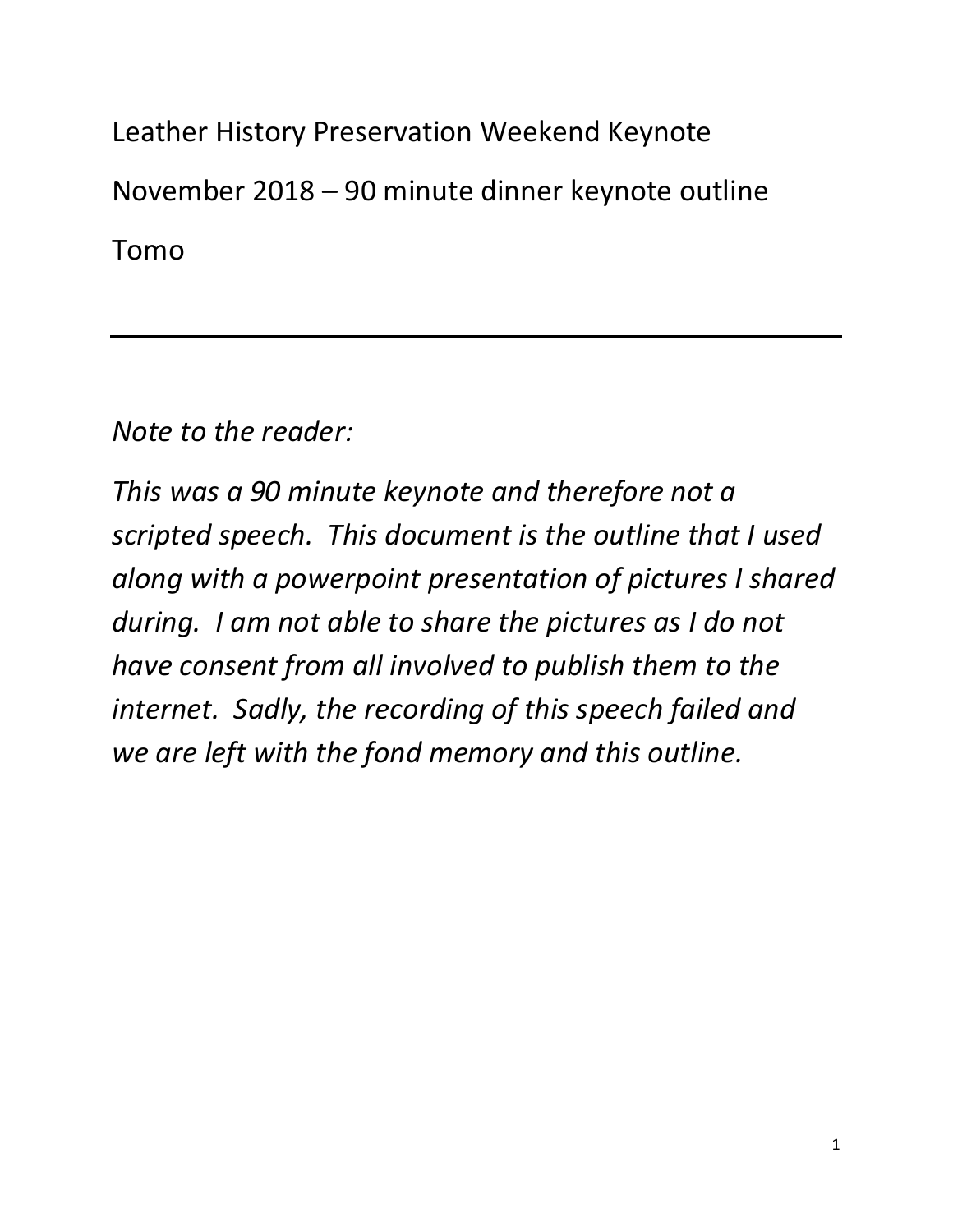Thank you

To know who I am as a Leather Person, start at beginning and know the full me. All of the events in my life have influenced me to create who I am as a leather person.

Born in the Bronx

Italian Family and I was raised in Italian culture

During a recent trip to Italy, I was so comfortable there and thought MY PEOPLE

People were yelling at each other in the street and the tour guide said  $-$  they are discussing the price of the fish today! I felt like I finally found people like me!

Recently Ma'am found a quote that said "I'm not loud, I am Italian!"

Before any Boston based boo-birds start, the reason for the logo is that being Yankee fans goes back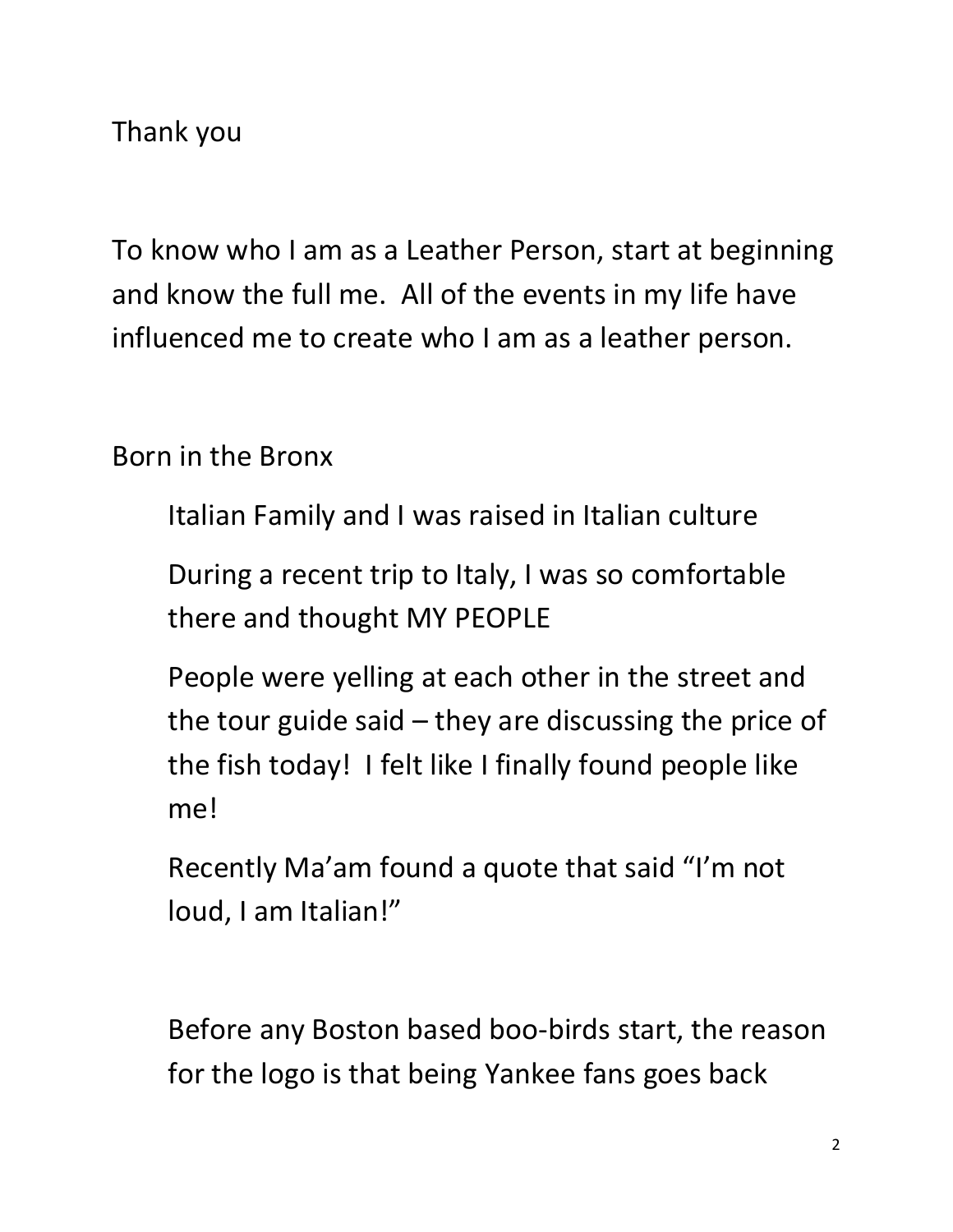generations in my family. My grandfather and brothers were actually friends with Joe Dimagio and it was said that he and Marilyn visited my Nana's house for many Sunday macaroni dinners. This picture taken in April 1938 portrayed Joe after being left at Yankee Stadium at the end of Spring Training for being out of shape, about to take batting practice with my Grandfather and his brothers there with him to shag balls.

I was not only into the Yankees, I was also very interested in uniforms early on. This was taken at one of those photo booths where they take your picture and insert it into a famous person, in this case Jason Giambi and a very young me.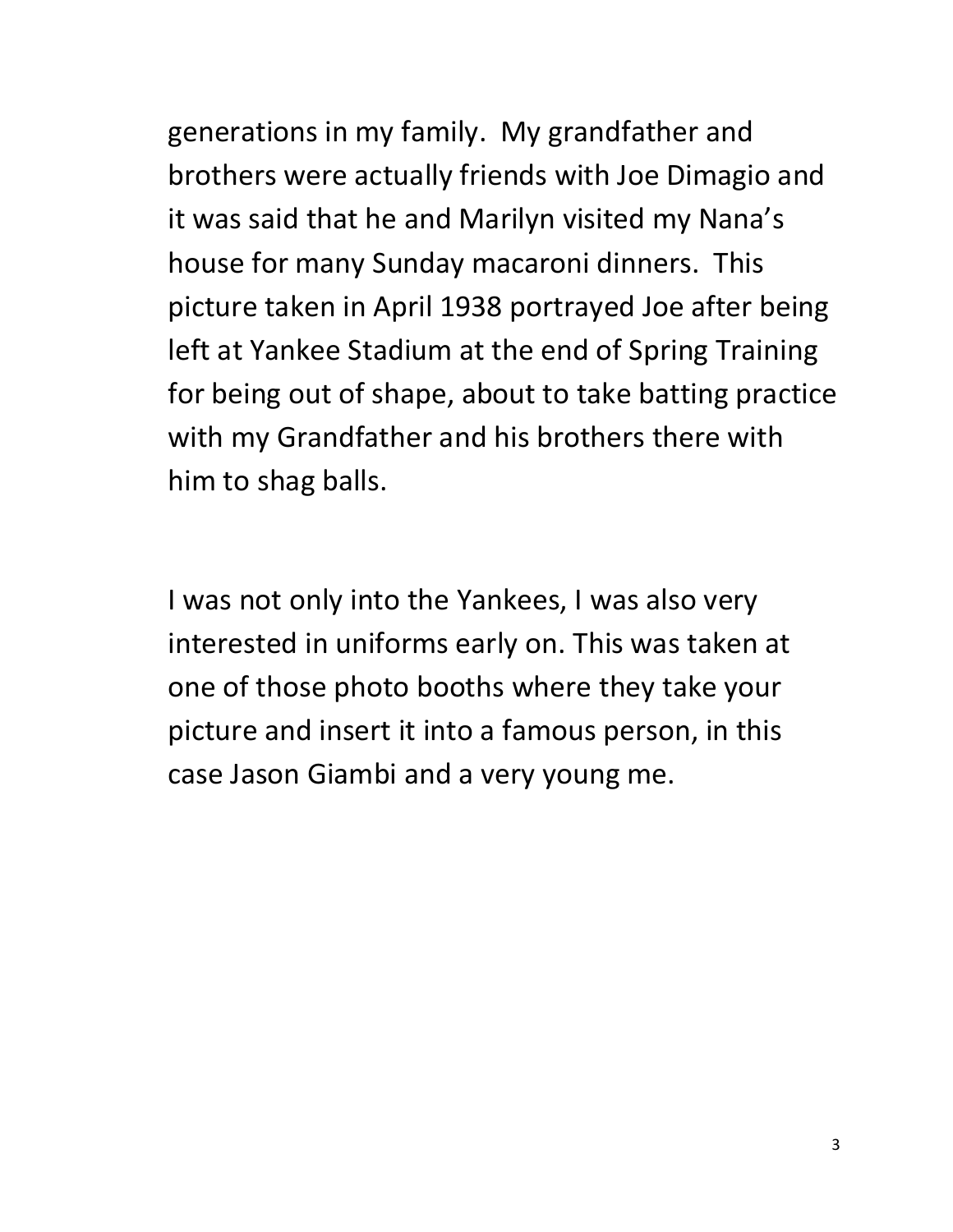As far back as I can remember, I was drawn to the military.

This picture when I was 4 with a childhood friend…

Moments after the picture, I ran with that wooden gun, cut chin so deeply it required surgery

I remember my mother telling me that also around this age, I had come into possession of an enlisted US Navy dixie cup cover. This is the round white canvas hat that got its nickname due to looking like a common Dixie paper drinking cup. As a young child in a traditional Italian household, I was raised believe it or not, with very long hair, even at that young age. Apparently, I found a pair of scissors and cut off most of my hair. When my mother asked why I did that, I replied "so it looks right with the hat, Mom".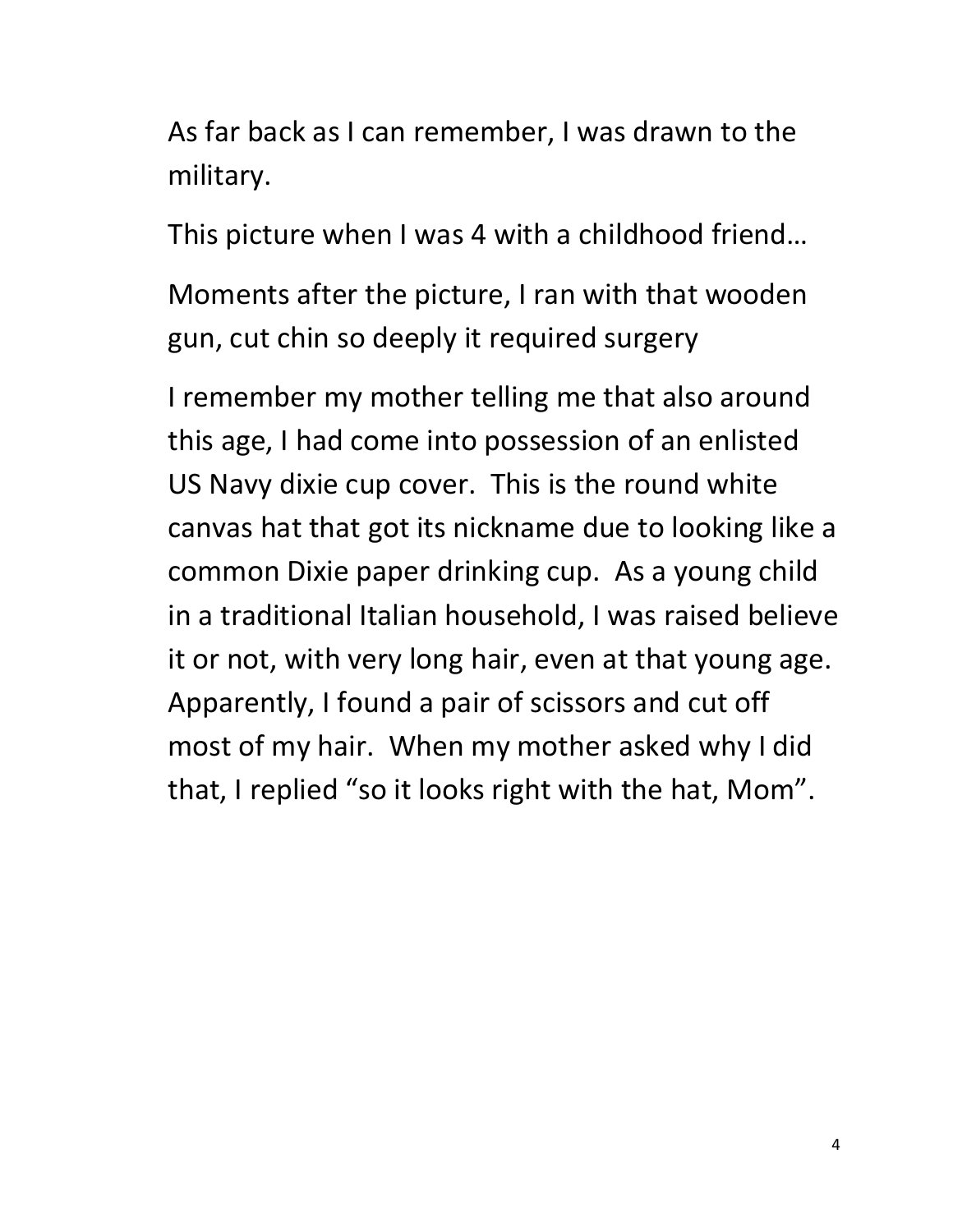As you can see, I always enjoyed dressing up

Moved to upstate NY at 5

Rough childhood growing up, abused by my stepfather

Culminating in me leaving home 2 days after High school graduation

My mother and stepfather found a letter from my then first girlfriend, which left little to the imagination

My stepfather beat me while my mother watched and I left my childhood home limping down the street

Put myself financially through college

It was difficult, I remember only having a meal plan during the week because I could not afford the one that included weekends

I also did have some fun. I had a lot of girlfriends,

Div 1 sports in soccer and softball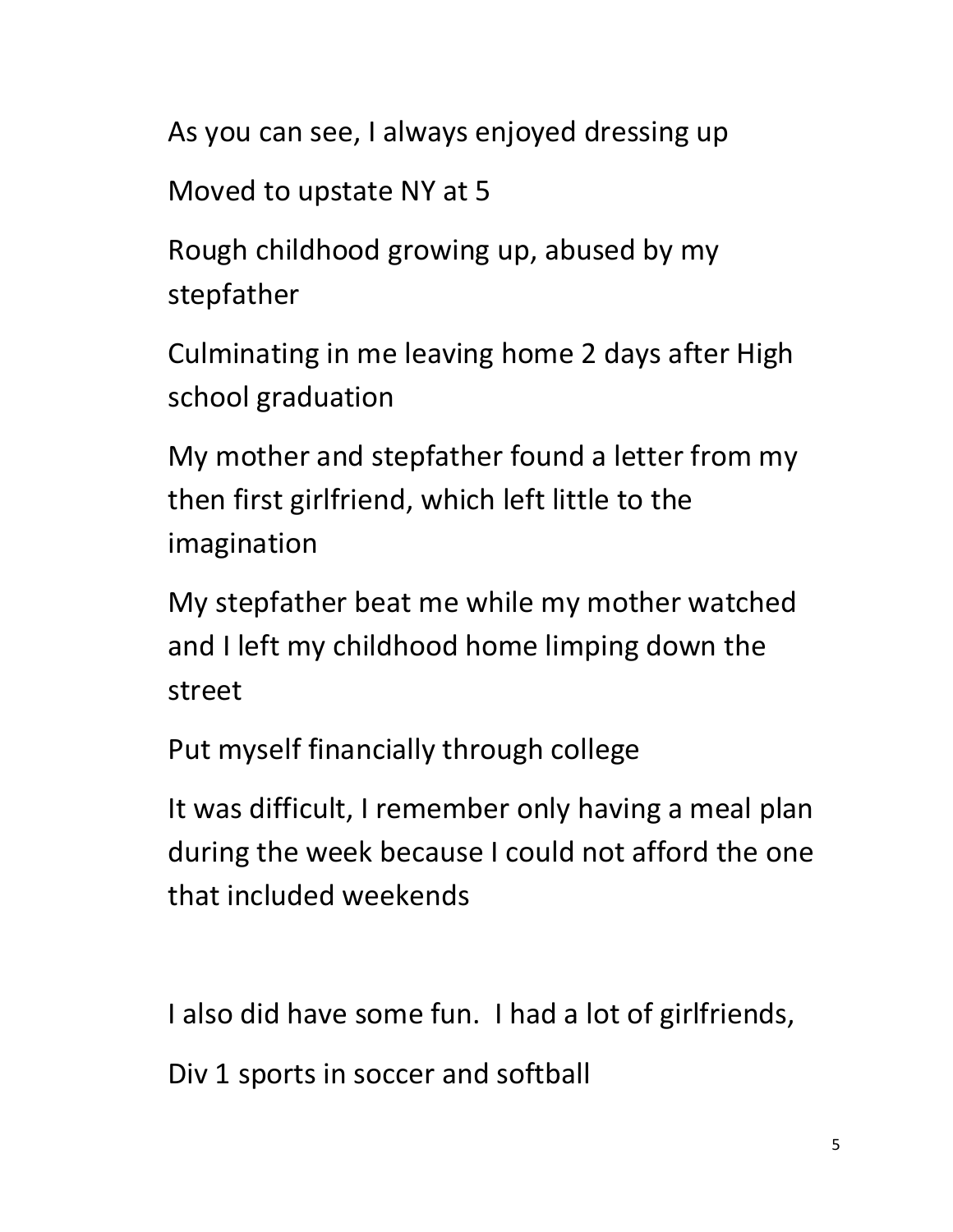Participated in the first NCAA women's college world series

College however was like a job. I had to get through it to get a job and support myself.

Graduated on-time

Started producing events - helped produce women's music concerts in New York and Long Island (Chris Williamson, Lucy Blue Trembley and many others)

Coaching soccer and softball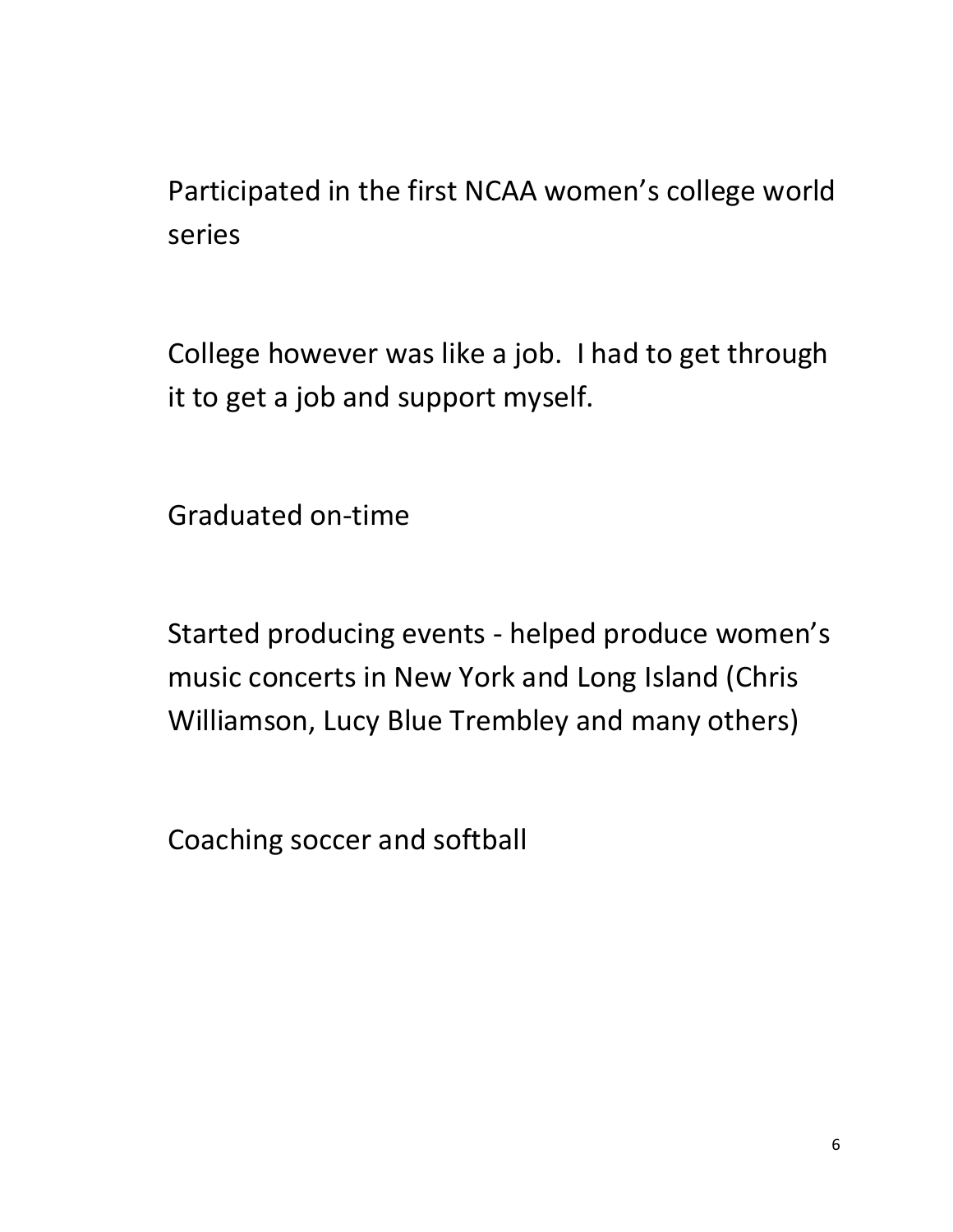After college I landed the job I so needed to be financially stable on my own

I have worked in IT for 35 years

Started as a Systems Analyst, then Corporate Trainer, now IT Director

Tend to have long term relationships

Only 3 jobs since college in IT, and am in my current job for 27 years

Martial Arts

Began at 23 years old and still training and teaching today

Became a teacher very early

Teaching helped me find peace and empowerment

Found and learned about Community

Opened a school and learned about developing Community and leadership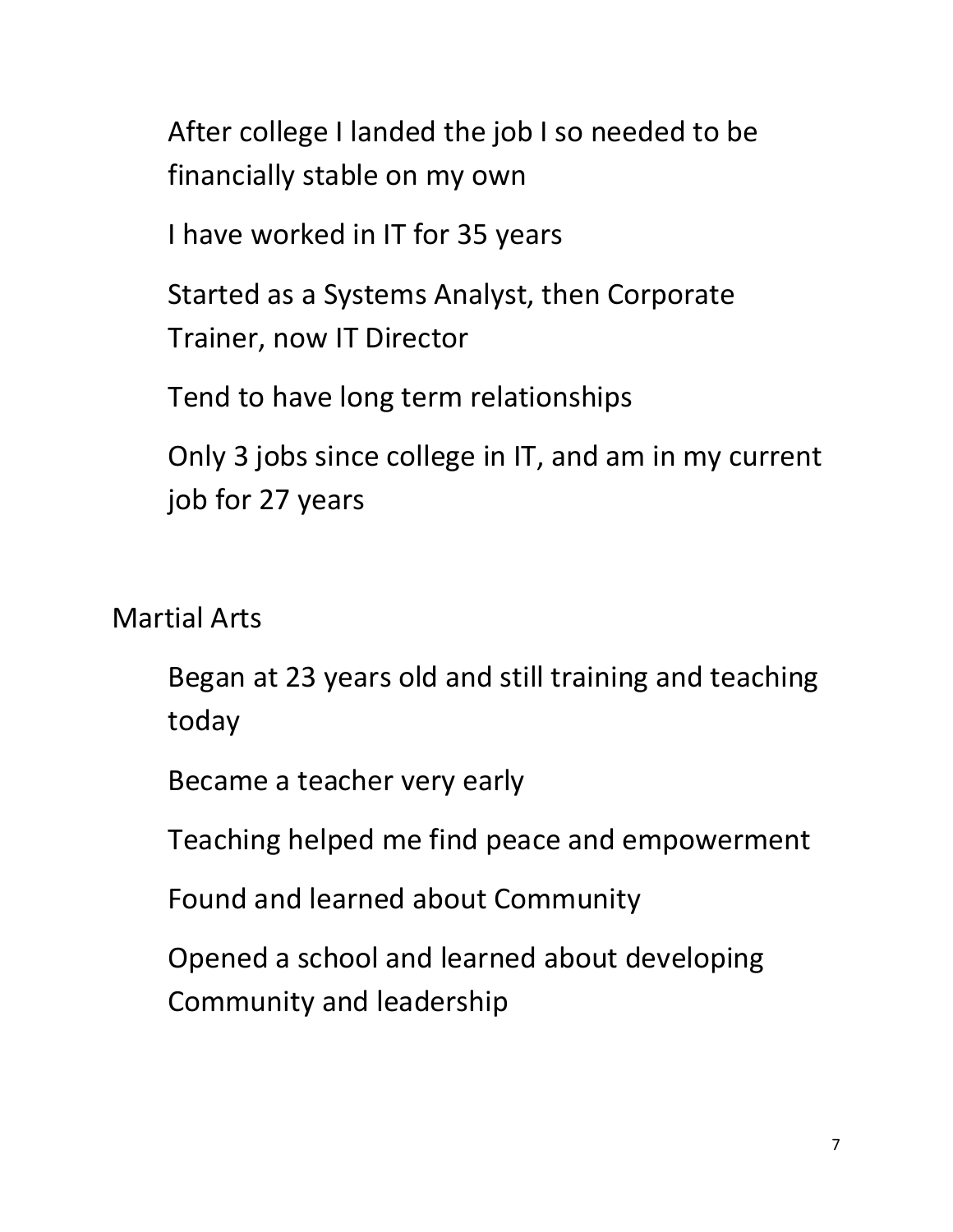Mel – 1995

While serving on a board of directors for a women's martial arts organization, I met my life partner Mel

Texas

Coming out story

Hidden Door

Corpus christi motorcycle club, Ken Boker

Mel  $2^{nd}$  and only  $2^{nd}$  woman to be a member

Texas Conference of Clubs

Mel rocked my world, introducing me to leather, BDSM and poly

Great Life in NY

Our school, 225 students, 17 years, 45 black belts

dogs

big focus on our jobs and martial arts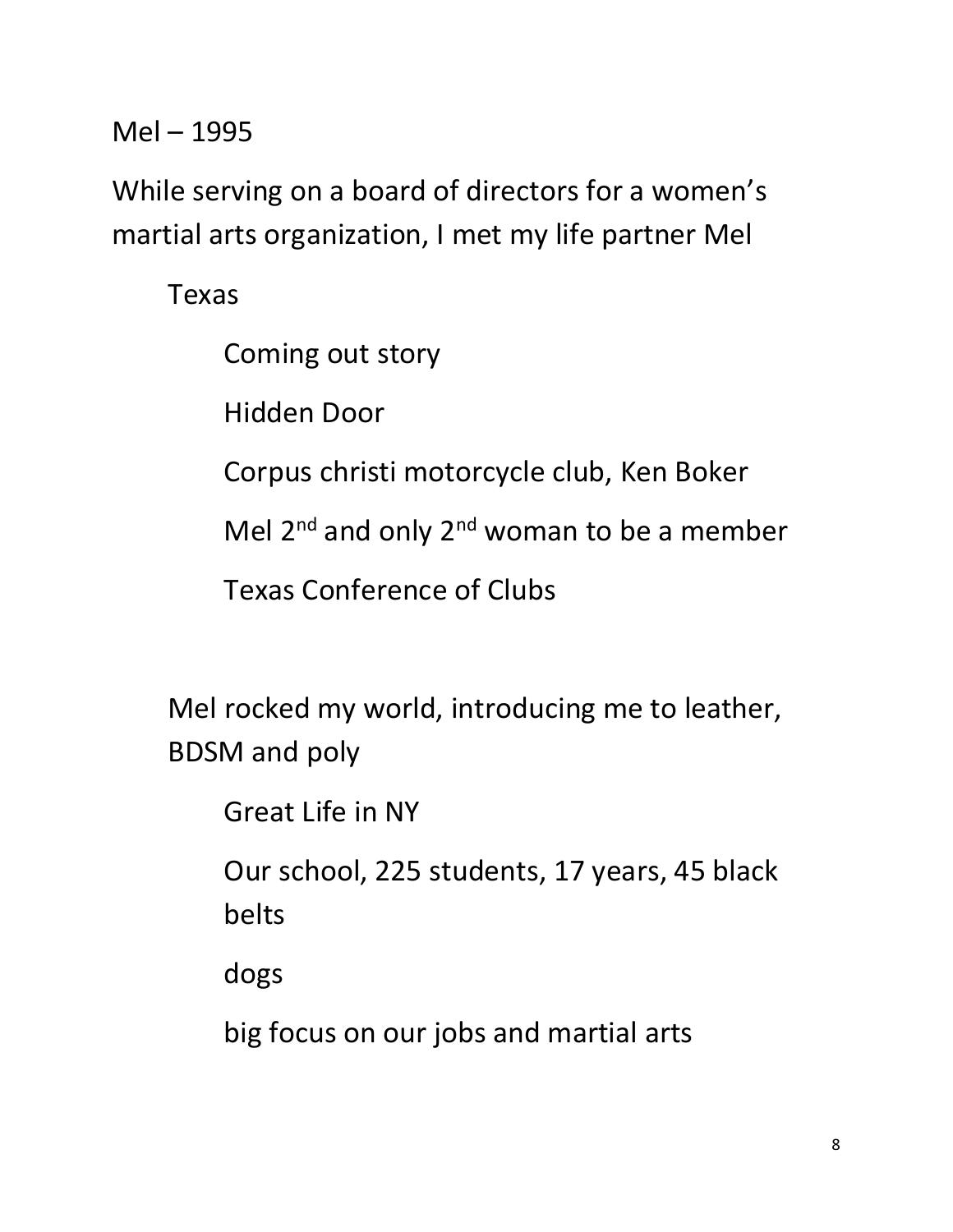NY leather scene: LSM, TES, Hellfire, other haunts of the day

Over the years, I ended up training and teaching 3 arts

Martial Arts influence on leather immediately,

I GOT IT as a newcomer

I understood and wanted power exchange

Mel and I were not a total match

BDSM vs D/s

Pittsburgh

Embracing poly, began a relationship with a Dominant for 12 years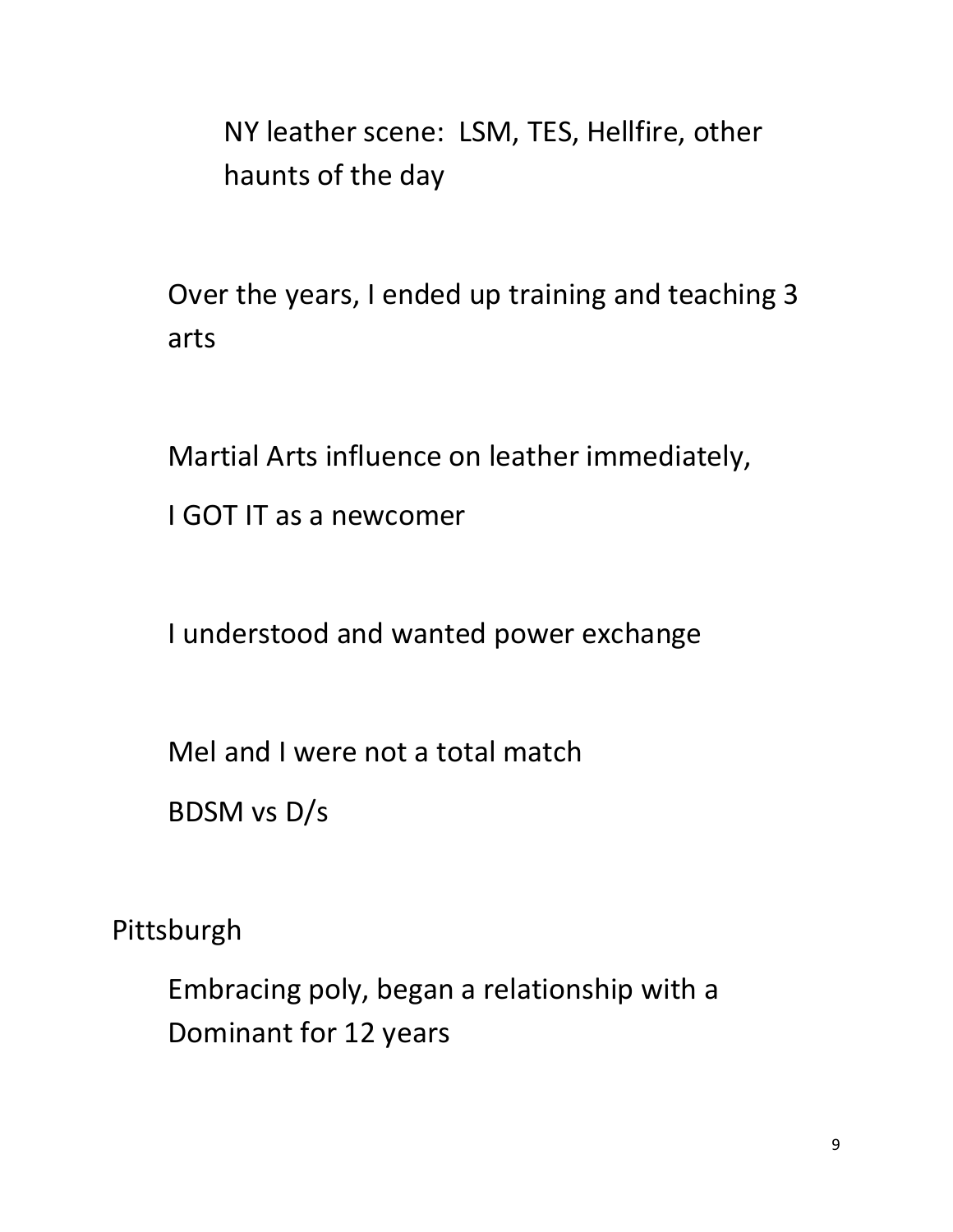Helped produce the first Ms Pittsburgh Leather Contest in 1996

Part of creating the Pittsburgh Leathergrls

Met friends who joined me in creating the D.U.C.

D.U.C.

No club for women in uniform

Spent time at DC events: Black Rose, ABW

Hung out with the MOD

Founders formed the D.U.C. 1998 (blade, kane, gunner,butch)

Founders retired, no big drama, people move on

The D.U.C. strayed from our mission and I re-formed in 2008

Our mission has essentially remained the same-

The Dyke Uniform Corps is a private association of women of honor, integrity, and discipline whose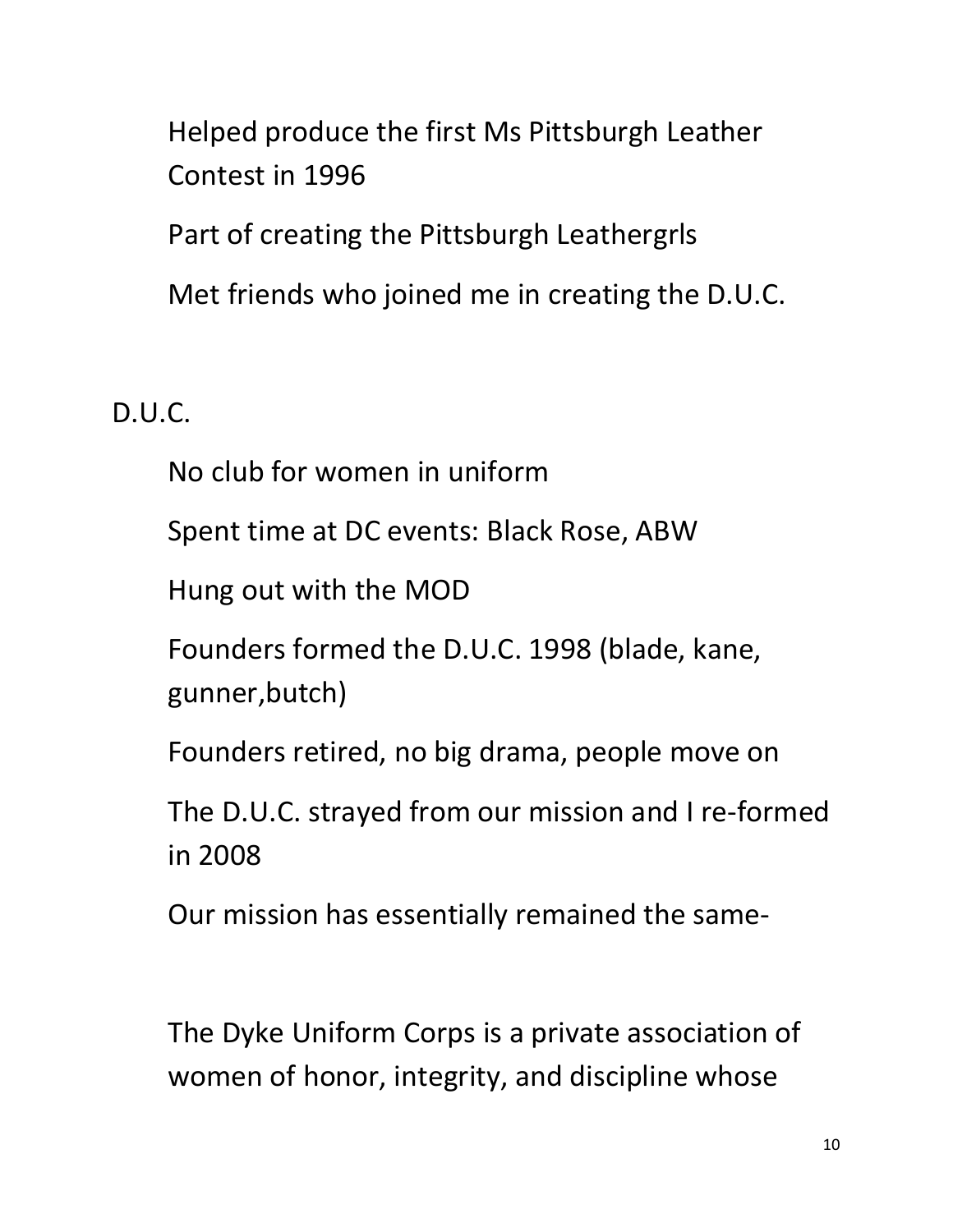mission is to share a common interest in the wearing of military, law enforcement, and emergency response personnel uniforms within the s/m, leather and fetish communities.

We added emergency response personnel uniforms for those who did not wish to wear police or military uniforms

and also changed language to be more welcoming of trans folks

Take a close look at the name you choose for your club! There are issues with the name Dyke Uniform Corps

- Open to Trans
- Open to not just dykes
- The obvious DUCK

Over the years lots of fun

We also created additional rules to limit the wearing of ribbons or medals not earned out of respect

Celebrating 20 years in 2018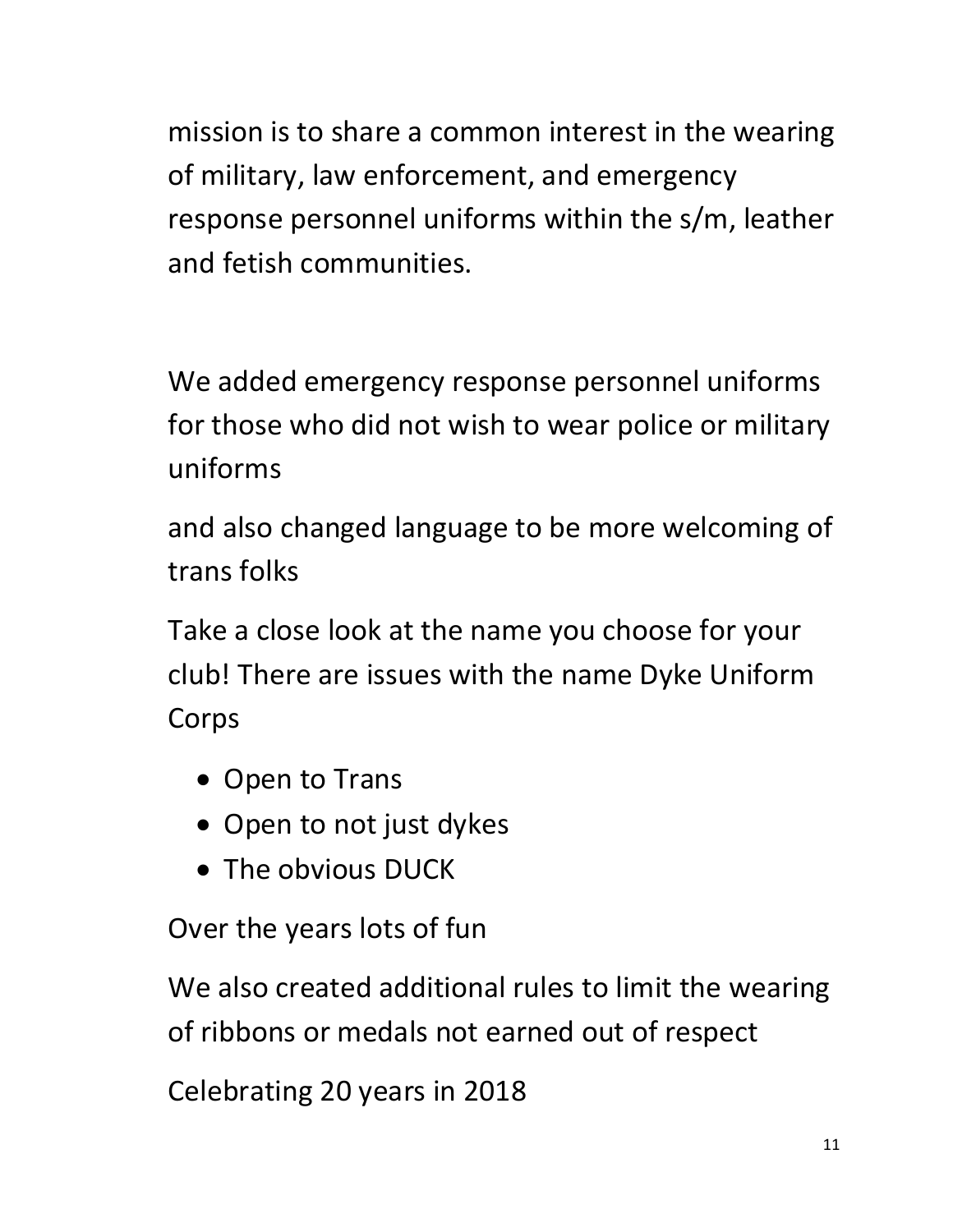MJ

When I realized I needed power exchange, it was not only surrender that I craved.

I am wired as a dominant, as a leader and I knew I also needed to have a boy who belonged to me.

I met MJ a few years after coming out in leather and he belonged to me as my boy for 5 years.

Sad ending with his illness.

Meeting a Master for the first time

About 9 years into the relationship with the dominant in Pittsburgh, he became involved with an alpha partner. I ended up belonging to both of them.

She was the first master I had ever met.

Inspired in ways I never was

For the first time, asked to do something I had not already wanted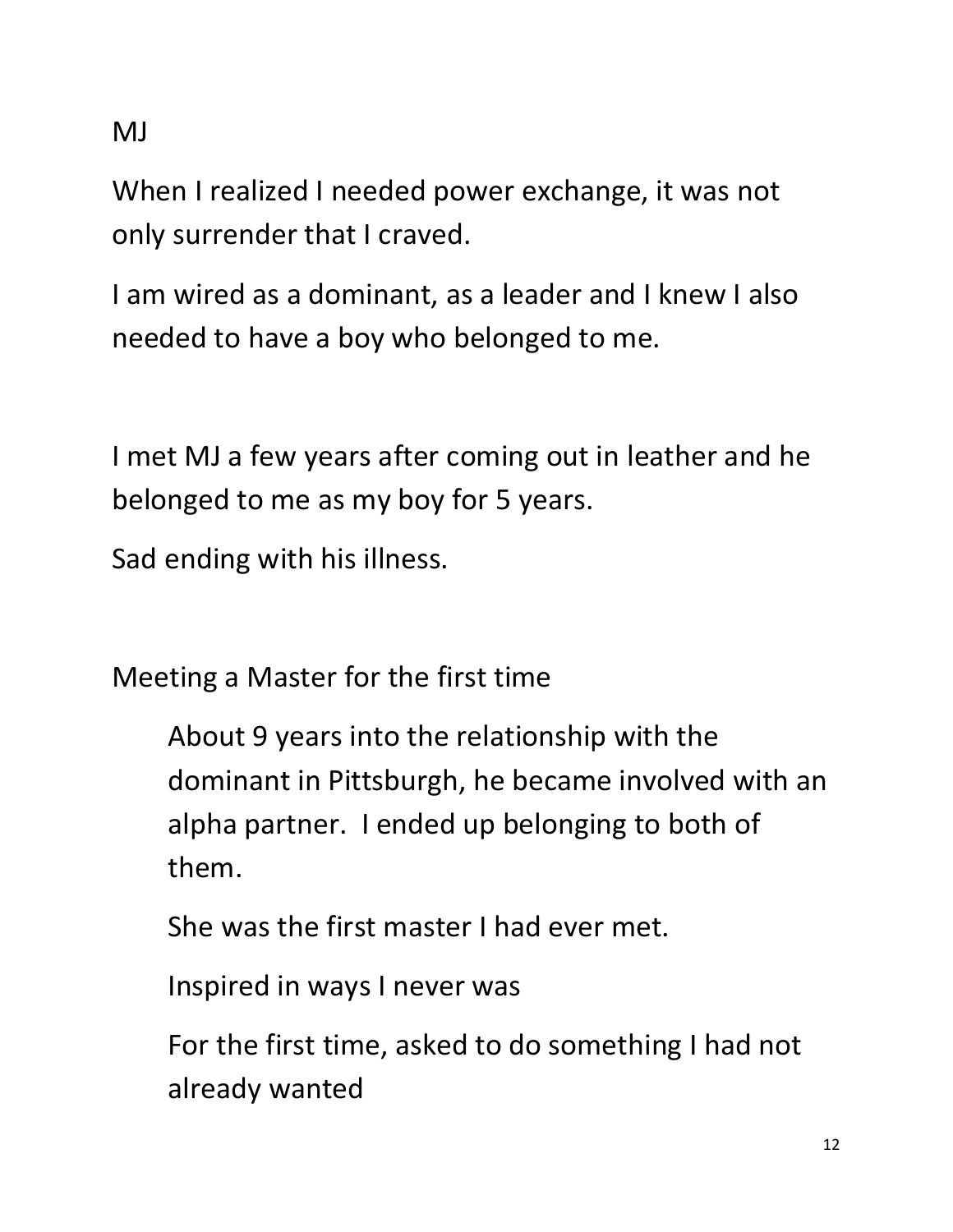Found surrender for the first time

Realized, I am a slave

slave has no gender

gender is butch

Implosion

IMsL (2008 – 2013)

Call to Glenda

Produced IMsL from 2008 to 2013

In charge of operations

(reg/security/silent auction/vendors/playspace/volunteers)

My community saved me

Thru IMsL, I met my Master Ms Rhonda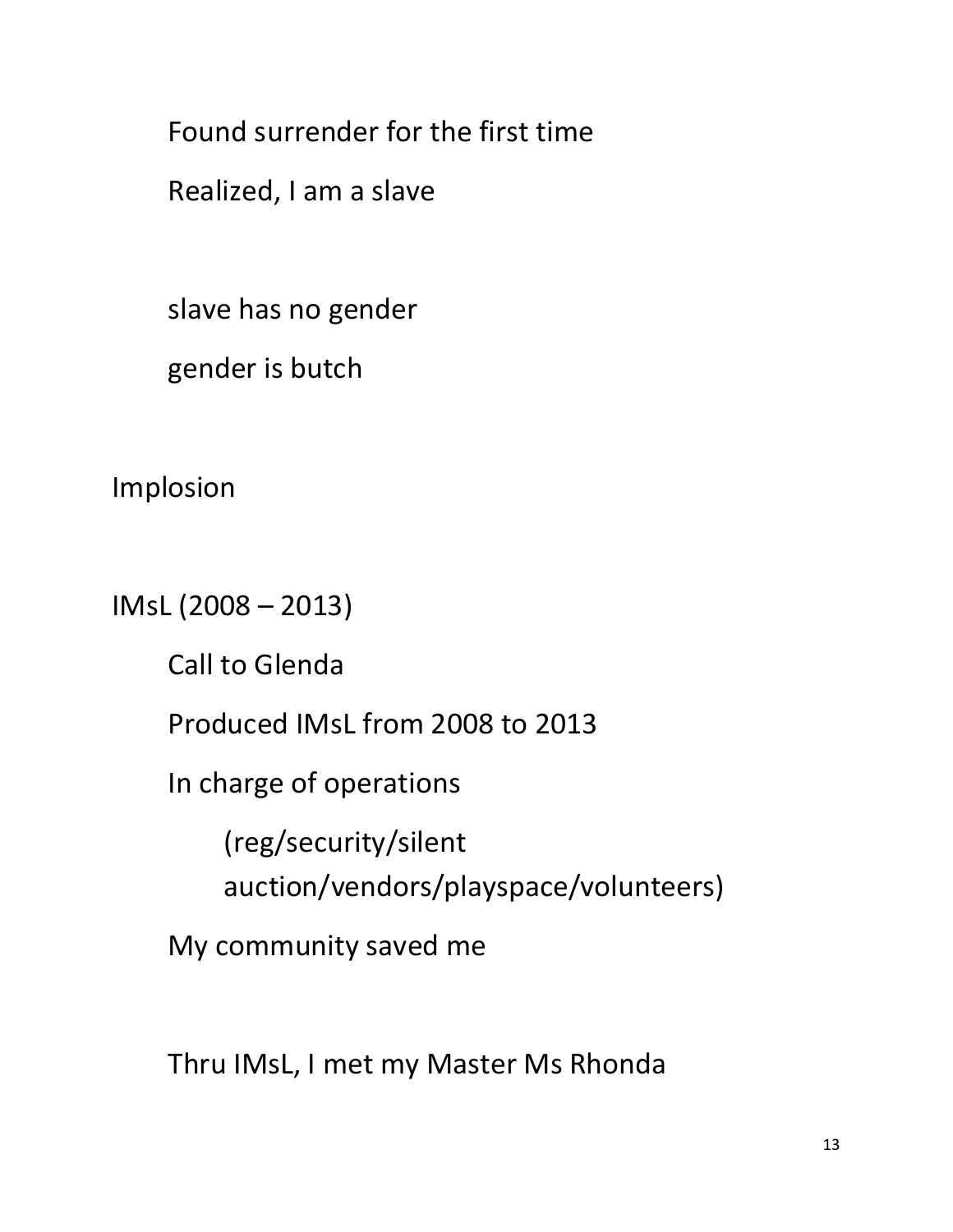Starting flirting on the first staff conference call Incredible experience producing IMsL But it came with a sad ending for the 3 of us Talking to Ms Tori about this keynote tell your story, you were there Inspired to tell what actually happened…

## Ma'am

Loving, caretaking Master

Began this incredible journey together

We built our D/s relationship for 3 years

she collared me as her slave 7 years ago

First Butch/Femme relationship

During her first visit…Mel and the corset story

learned who I am – Samurai

She allows me to be my full powerful self, and she enjoys that!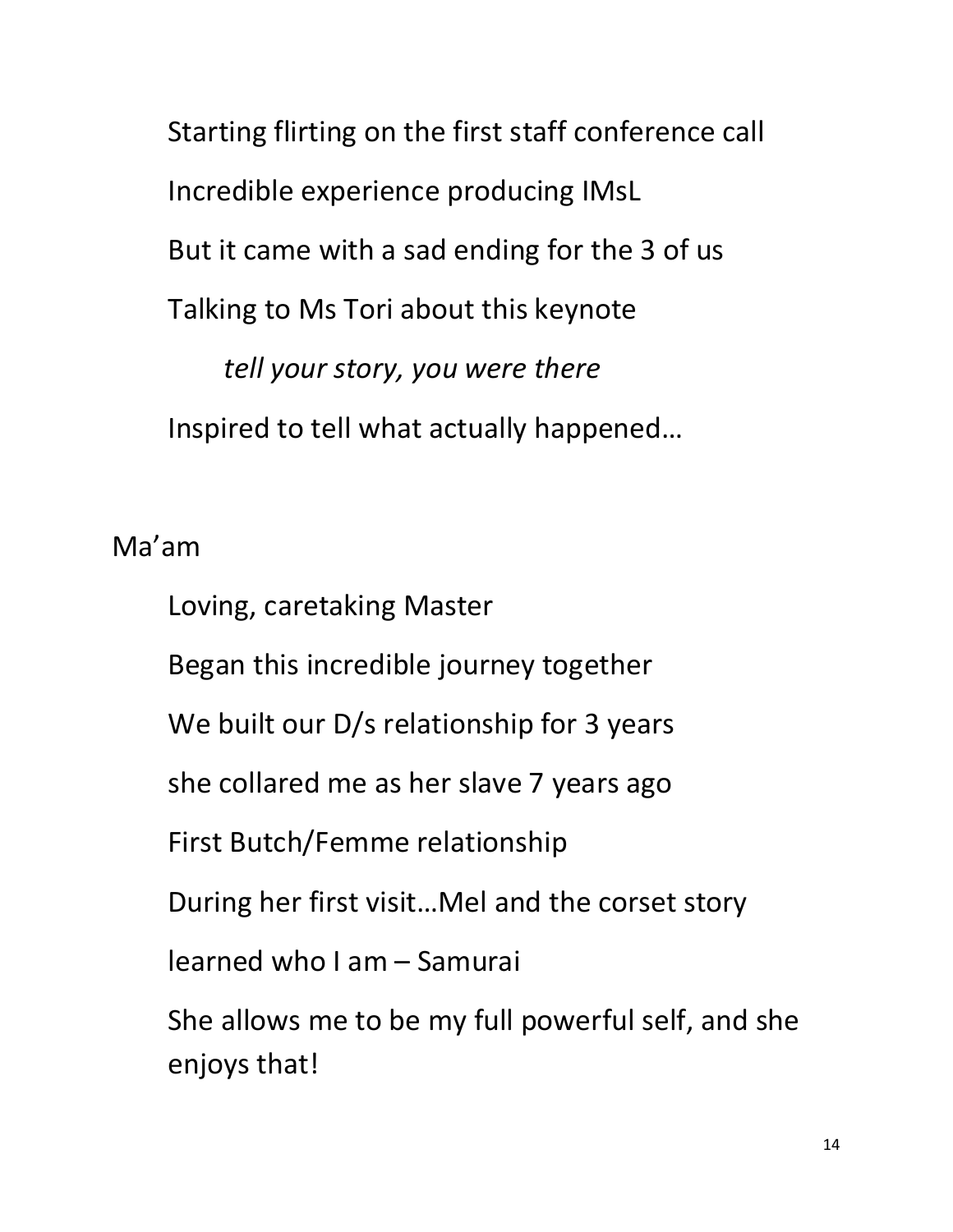## Levi

I had met Levi many years prior

At the time, with Glenda

Took Glenda telling me it was okay

Levi petitioned to serve me

Belong to a slave

Levi has belonged to me for 10 years and I am proud to have him as my boy

Move to CA

About 8 years ago, Ma'am and I were wine tasting

bid 350

 $M$ aám – a – flat

The move was very hard for me

my school

laura

family, grandchild (now 5 grandchildren!)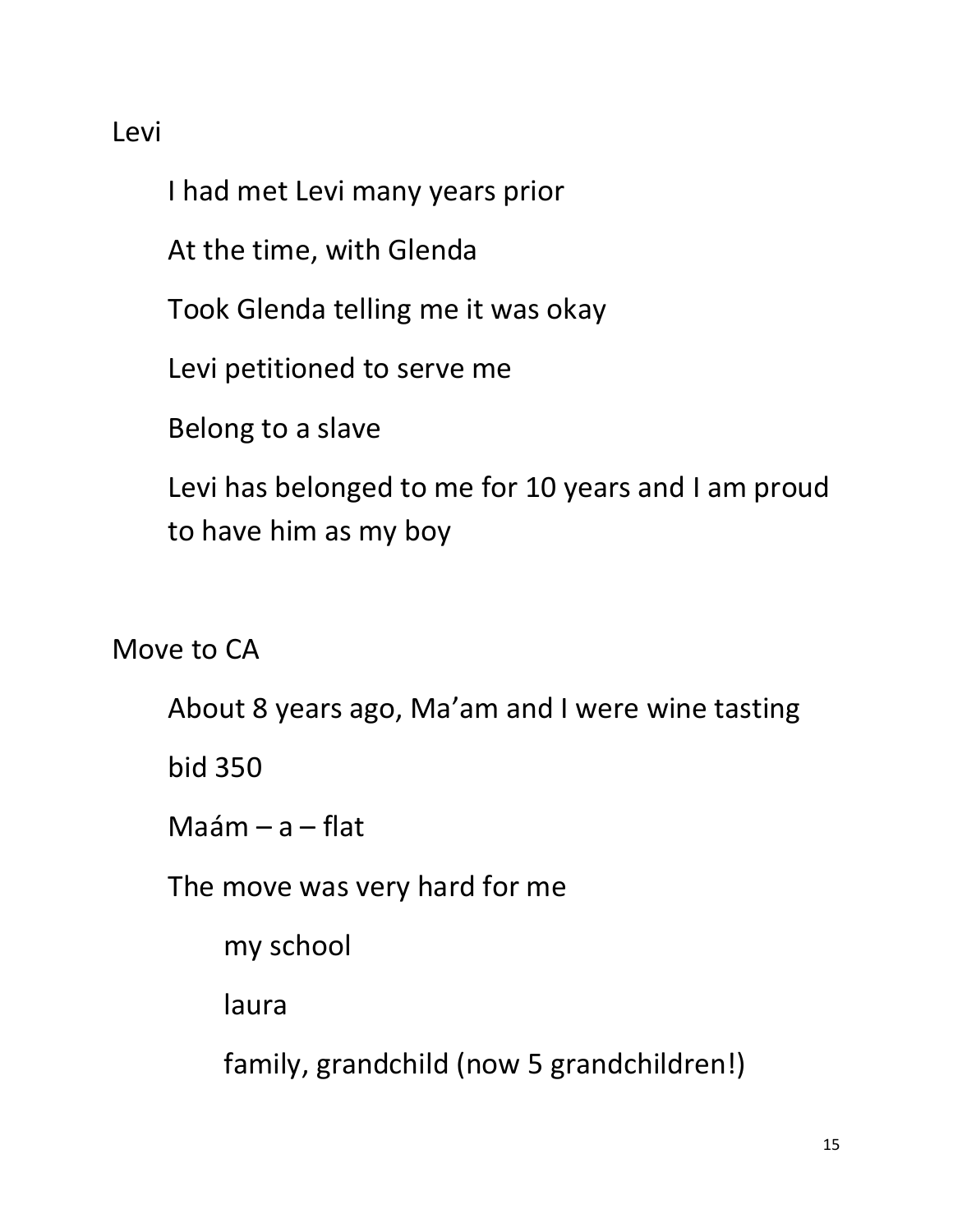untied myself story

Adjustments in poly

Best thing I ever did.

Leather Family

We have an amazing leather family.

Mel, Maám and I are at the core

Levi and Pixie in service to us as well as Levi's wife Leo and there's THE DADDY

Sir David Labriola (Daddy!)

Sir DaddyDaun, slavegirl J

The good and the bad of leather family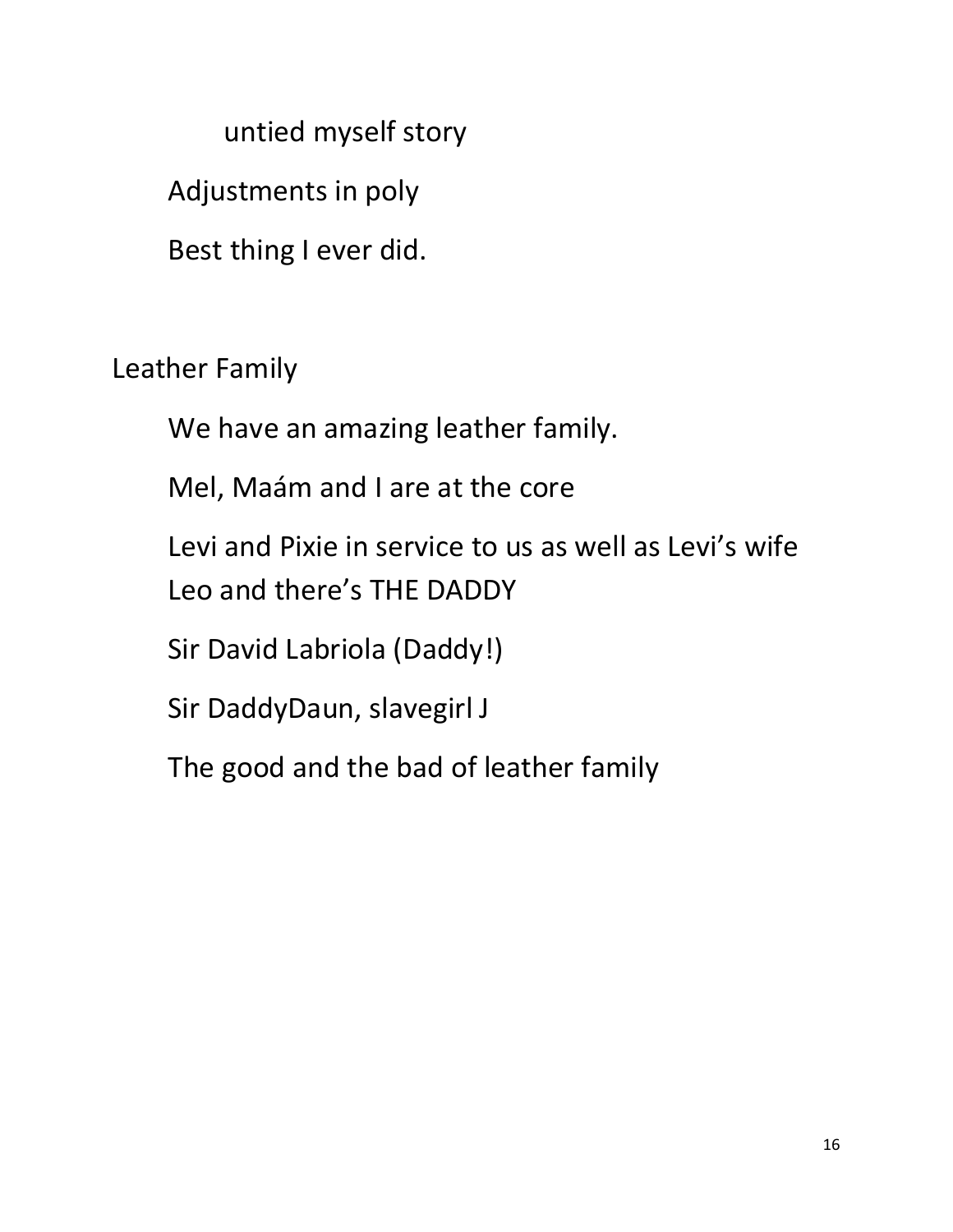**Titleholders** 

In March of 2015, we decided to run for NWM/s

This decision was inspired by us wanting to support the NW region a need to tell our stories

- me, as somebody who thought I could not be a slave because I was powerful and dominant
- and Ms Rhonda wanting to speak about femme women as Masters

We won Northwest Master and slave 2015, and went on to win International Master and slave 2016

It was quite a ride! We traveled to 43 events during our International Title year and had a blast.

It was not all fun. There were many hard moments, physically, emotionally, and stress on our relationship.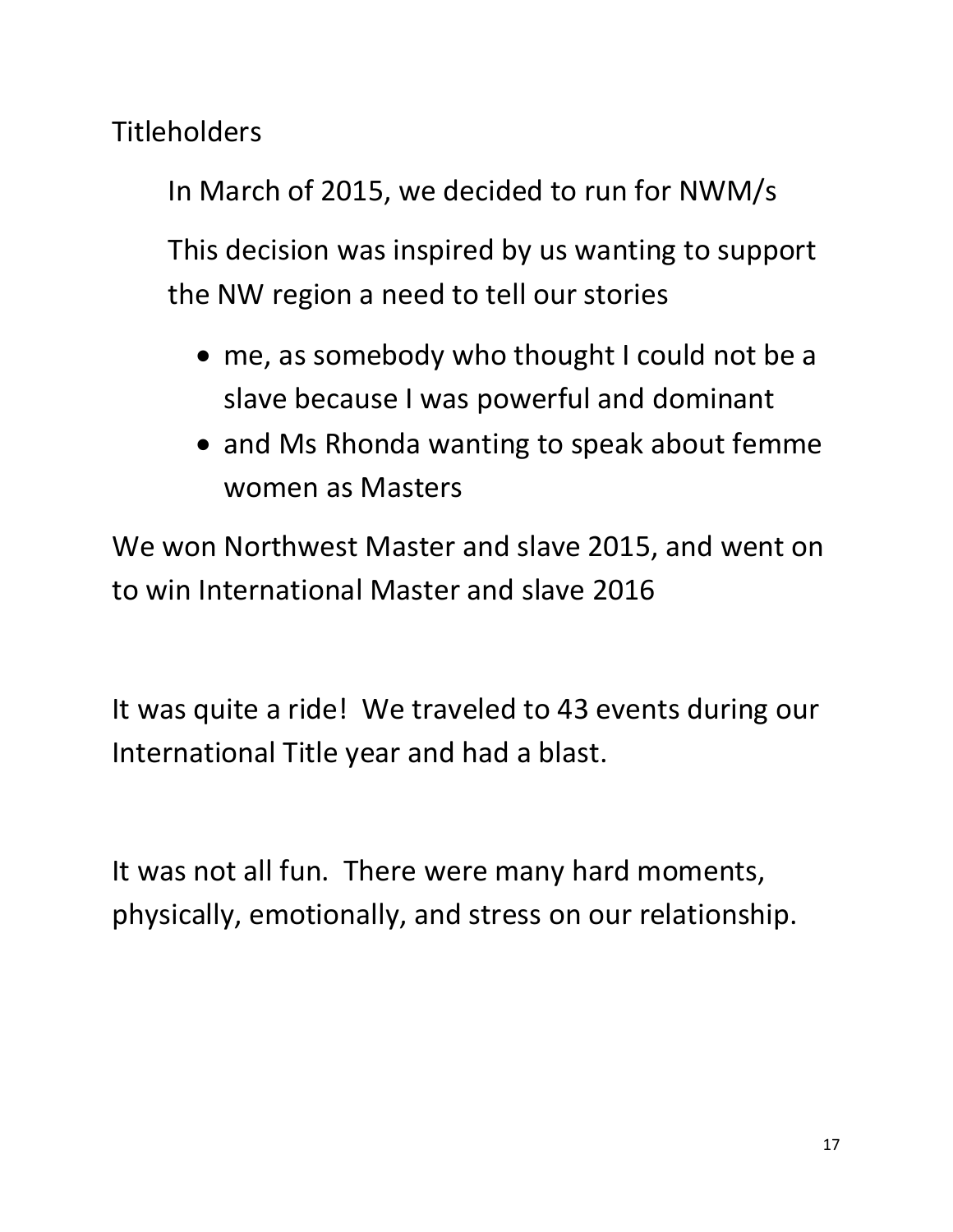Now, post titleholder travel…Life in CA on our 42 acres in a pine forest is filled with

a slower life than NY

lots of hanging out in the backyard and by the pool

and sometimes even being still and resting

There is farming, Mel learning about BIG power tools

and of course…our Chickens

whoever thought this Bronx boy would talk to and pet chickens

There is still quite a lot of Martial Arts

We built a school on our property and I continue to teach weekly classes and travel around the country presenting seminars.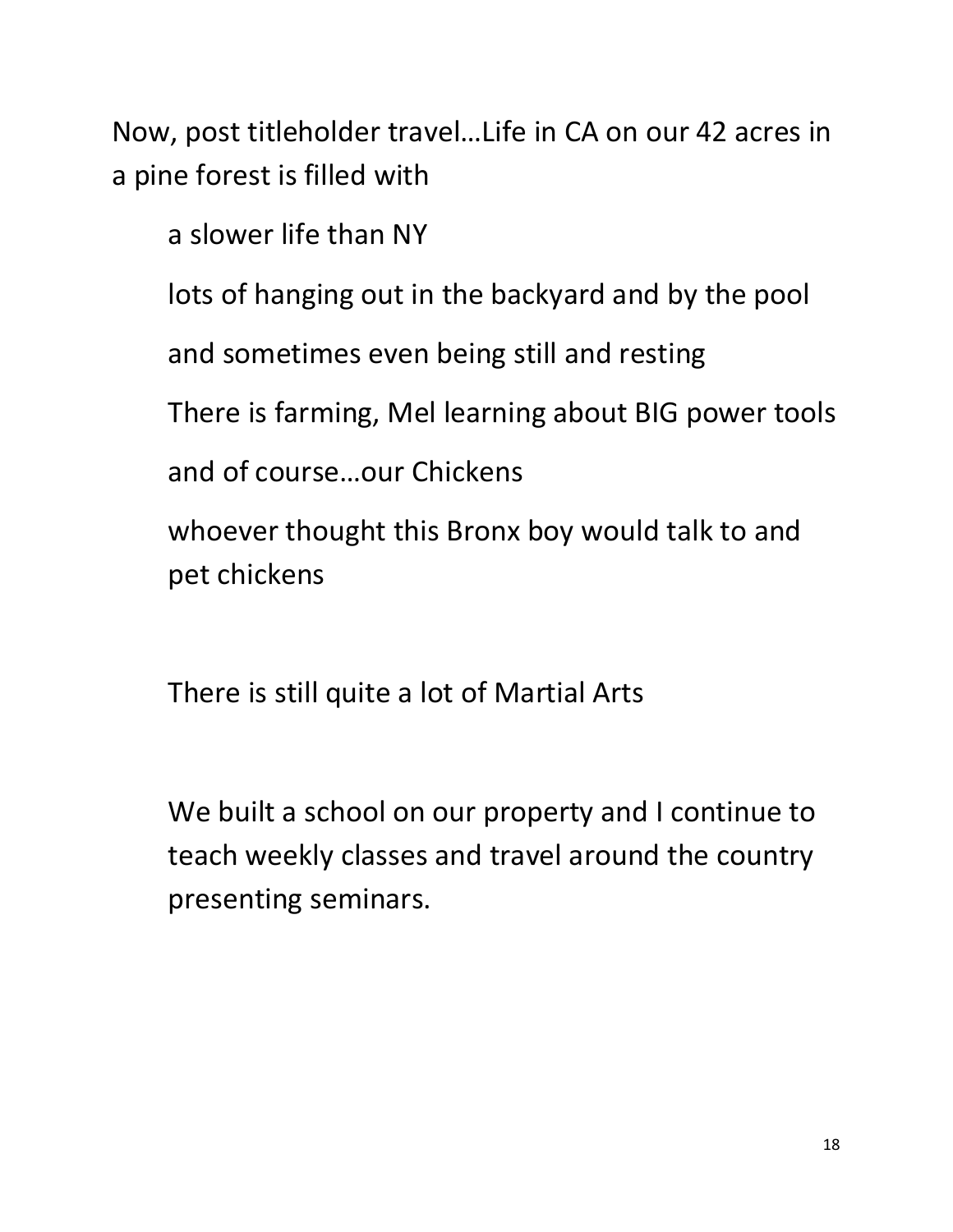4 years ago, my teacher died and left the responsibility of running his system and organization to me

One of the fun things I've started doing lately is volunteering in town.

Let me tell you about…Charlie Parkhurst

Placerville is an old gold rush town

Very into the history and maintaining the old west look and feel

Monthly, there is a stagecoach downtown

Ran into the cowboys

Not the bussel type…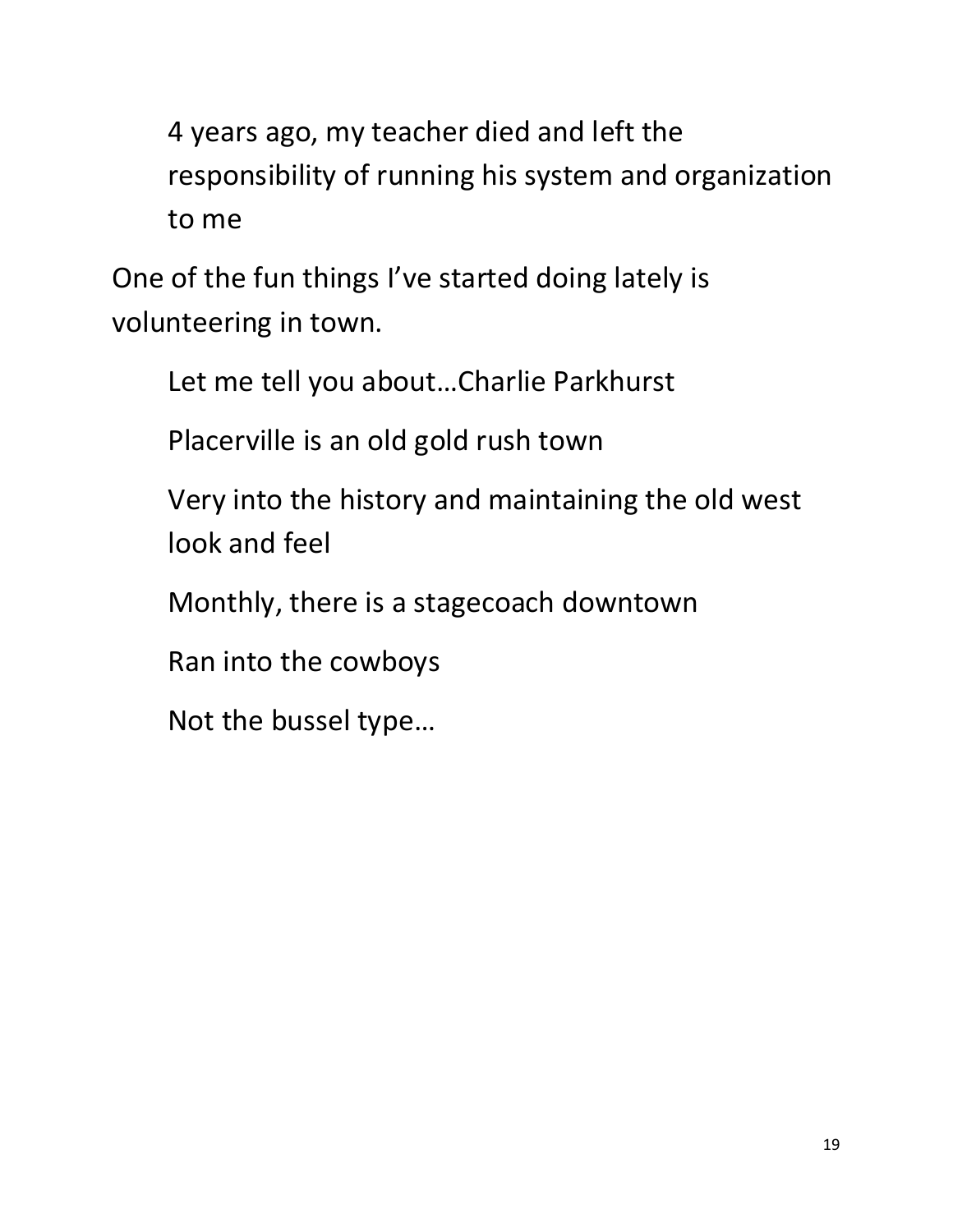Continue to be very involved in leather community

- Member of QLAS (webmaster)
- Director of MAsT Sacramento
- Member of MAsT San Francisco
- General and Senior Officer of the D.U.C.
- Recently became the West Coast Curator for the Leather Quilt
- Member of Exiles

In 2015, we created KinkED Productions Produce day-long educational intensives Raise money for the NW Travel Fund

About halfway through our International title year Erich…

NWLC Struggled Ms Margeret's death

Timing isn't always perfect but…

Together with Erich, we became owners and producers of Northwest Leather Celebration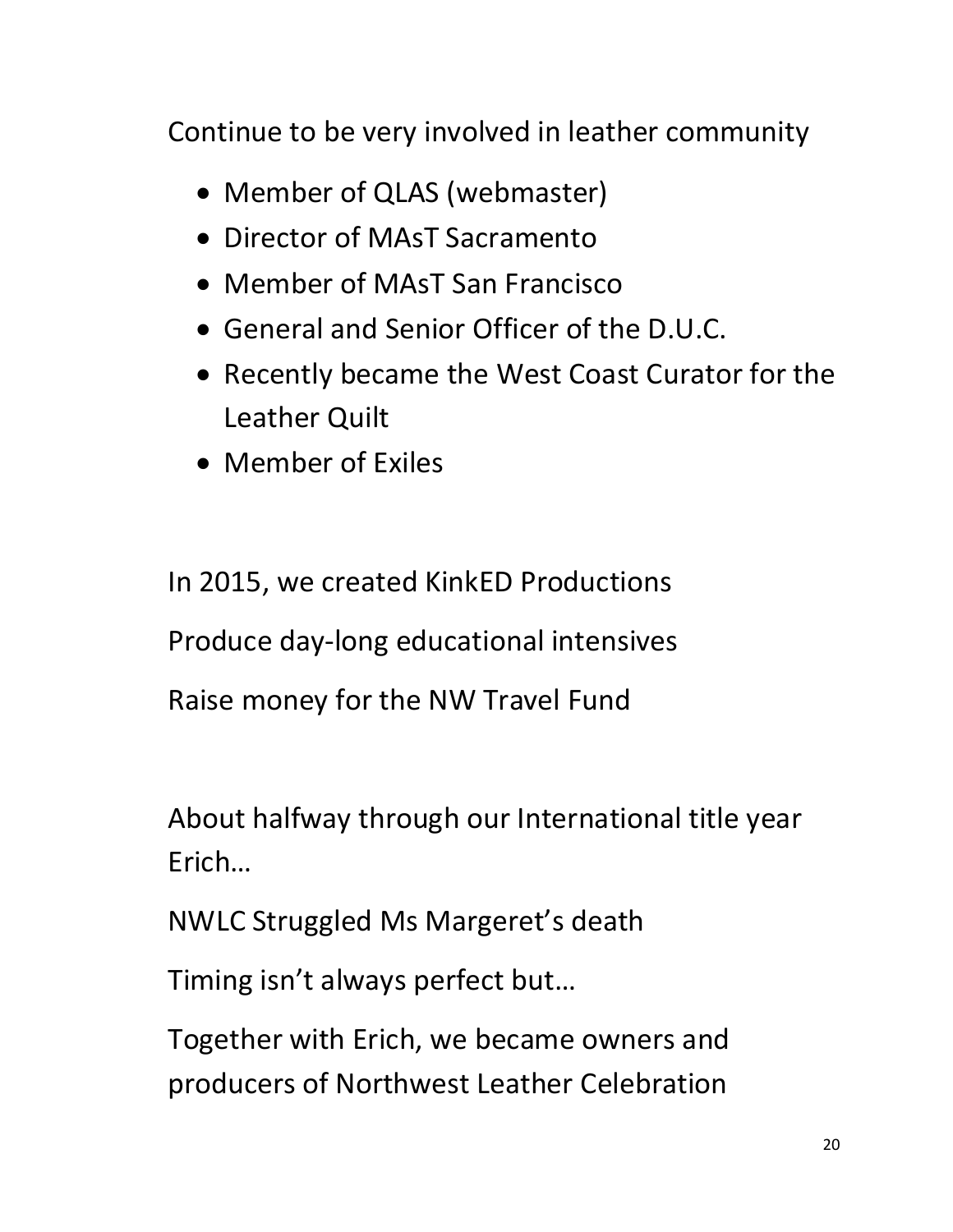We produce three contests

Our plan once we stepped down from International Master/slave was to produce Ms Sacramento Leather

Has not been produced in 20 years

Just 3 weeks ago, we produced the 2018 Ms Sacramento Leather giving Lady Hilary the opportunity to step down after 20 years

I continue to serve my the community

So reward by teaching

Recently at MsC a person came up to me and said "you changed my life"

Not the first time in the leather community or in the martial arts that this has happened and it touches me heart each time